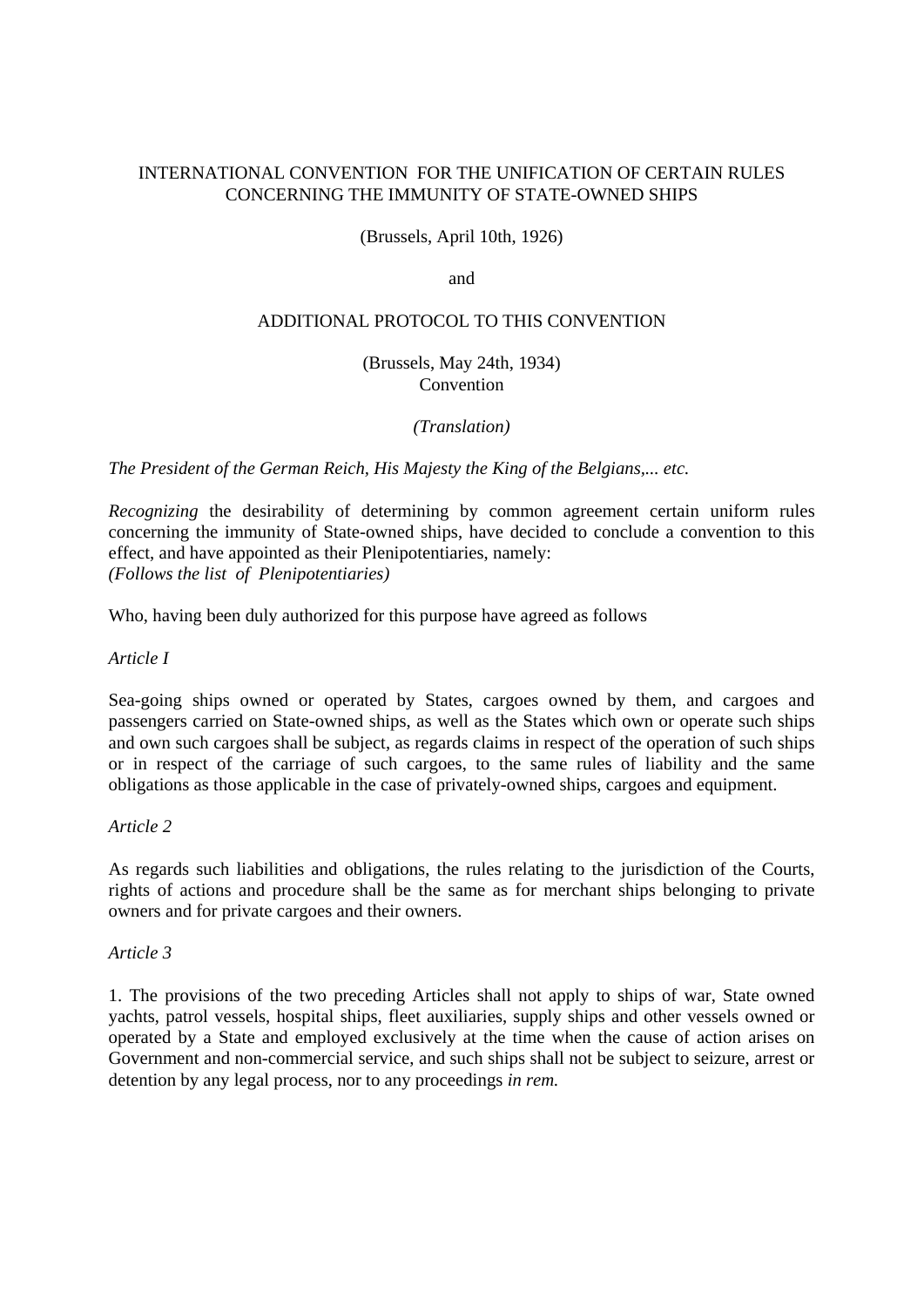Nevertheless, claimants shall have the right to proceed before the appropriate Courts of the State which owns or operates the ship in the following cases :

1. Claims in respect of collision or other accidents of navigation;

2. Claims in respect of salvage or in the nature of salvage and in respect of general average;

3. Claims in respect of repairs, supplies or other contracts relating to the ship; and the State shall not be entitled to rely upon any immunity as a defence.

+ 2. The same rules shall apply to State-owned cargoes carried on board any of the abovementioned ships.

+ 3. State-owned cargoes carried on board merchant ships for Government and non-commercial purposes shall not be subject to seizure, arrest or detention by any legal process nor any proceedings *in rem.*

Nevertheless, claims in respect of collisions and nautical accidents, claims in respect of salvage or in the nature of salvage and in respect of general average, as well as claims in respect of contracts relating to such cargoes, may be brought before the Court which has jurisdiction in virtue of Article 2.

## *Article 4*

States shall be entitled to rely on all defences, prescriptions and limitations of liability available to privately-owned ships and their owners.

Any necessary adaptation or modification of provisions relating to such defences, prescriptions and limitations of liability for the purpose of making them applicable to ships of war or to the State-owned ships specified in Article 3 shall form the subject of a special Convention to be concluded hereafter. In the meantime, the measures necessary for this purpose may be effected by national legislation in conformity with the spirit and principles of this Convention.

*Article 5*

If in any proceedings to which Article 3 applies there is, in the opinion of the Court, a doubt on the question of the Government and non-commercial character of the ship or the cargo, a certificate signed by the diplomatic representative of the Contracting State to which the ship or the cargo belongs, communicated to the Court through the Government of this .State before whose Courts and Tribunals the case is pending, shall be conclusive evidence that the ship or the cargo falls within the terms of Article 3, but only for the purpose of obtaining the discharge of any seizure, arrest or detention effected by judicial process.

*Article 6*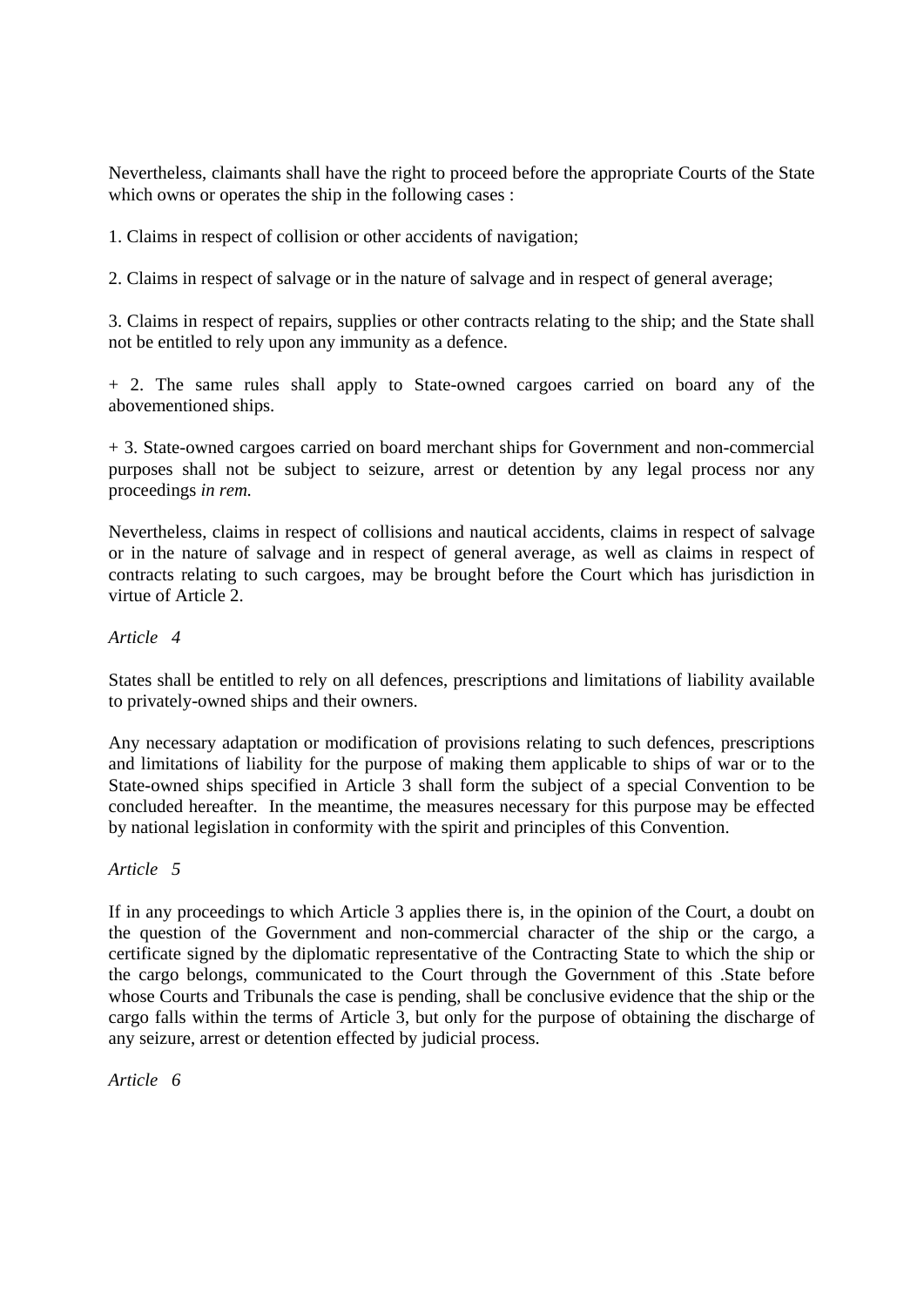The provisions of the present Convention shall be applied in each Contracting State, but without any obligation to extend the benefit thereof to non-contracting States and their nationals, and with the right in making any such extension to impose a condition of reciprocity.

Nothing in the present Convention shall be held to prevent a Contracting State from prescribing by its own laws the rights of its nationals before its own Courts.

## *Article 7*

In time of war each Contracting State reserves to itself the right of suspending the application of the present Convention by a declaration notified to the other Contracting States, to the effect that neither --hips owned or operated by that State, nor cargoes owned by it shall be subject to any arrest, seizure or detention by a foreign Court of Law. But the claimant shall have the right to take proceeding before the appropriate Court in accordance with Articles 2 and 3.

# *Article 8*

Nothing in the present Convention shall prejudice the right of the Contracting States to take any measures necessitated by the rights and duties of neutrality.

## *Article 9*

After the expiration of a period of not more than two years from the date on which the Convention is signed, the Belgian Government shall communicate with the Governments of the High Contracting Parties which have declared themselves ready to ratify it with a view to deciding whether it shall be put into force. Ratifications shall be deposited at Brussels at a date which shall be fixed by agreement between the said Governments. The first deposit of ratifications shall be recorded in a proces-verbal signed by the representatives of the States which are parties to it and by the Belgian Minister for Foreign Affairs.

Each subsequent deposit of ratifications shall be made by means of a written notification addressed to the Belgian Government and accompanied by the instrument of ratification.

A duly certified copy of the proces-verbal relating to the first deposit of ratifications and the notifications mentioned in the preceding paragraph, as well as the instruments of ratification which accompanied them, shall be sent forthwith by the Belgian Government through the diplomatic channel to the States which have accepted to it. In the cases contemplated in the preceding paragraph the Belgian Government shall state at the same time the date on which it received the notification,

## *Article 10*

Non-signatory States may accede to the present Convention whether or not they were represented at the International Conference at Brussels.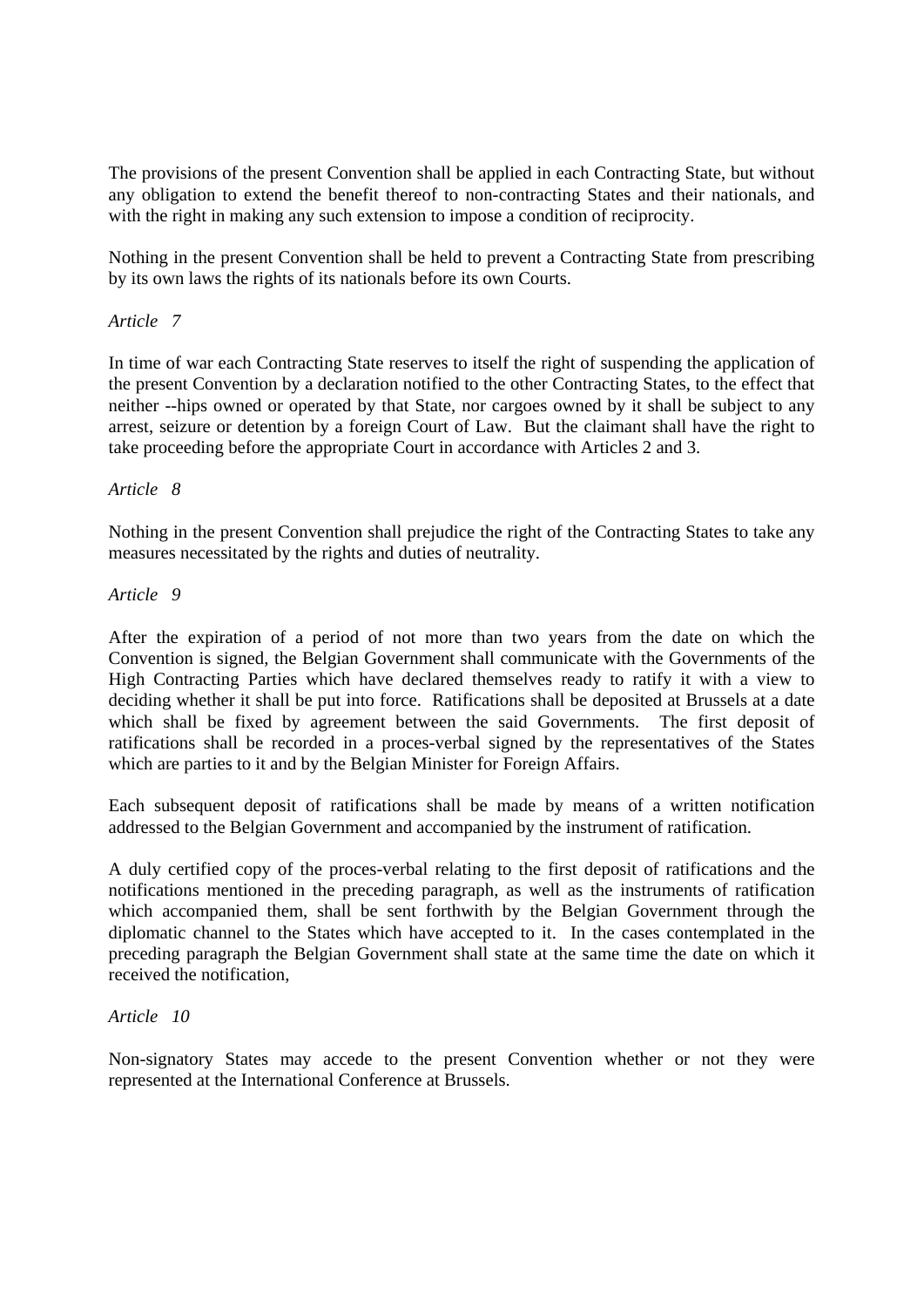A State which desires to accede shall notify its intention in writing to the Belgian Government, and shall at the same time transmit to that Government the document of accession which shall be deposited in the archives of the Belgian Government.

The Belgian Government shall transmit immediately to all the States which have signed or acceded to the Convention a duly certified copy of the notification and of the instrument of accession, stating the date on which it received the notification.

# *Article 11*

The High Contracting Parties may at the time of signature, deposit of ratification or accession, declare that their acceptance of the present Convention does not apply to any one or more of the self-governing Dominions, colonies, possessions, protectorates or overseas territories under their sovereignty or authority. They may subsequently accede separately in the name of any of such self-governing Dominions, colonies, possessions, protectorates or overseas territories excluded in their original declaration. They may also in accordance with its provisions denounce the present Convention separately in respect of each or any of such self-governing Dominions, colonies, possessions, protectorates or overseas territories under their sovereignty or authority.

# *Article 12*

In the case of States which have taken part in the first deposit of ratifications, the present Convention shall take effect one year after the date of the proces-verbal of that deposit. As regards the States which ratify the Convention subsequently, or which accede to it, as also in cases in which the Convention is subsequently put into force in accordance with Article I 1, it shall take effect six months after the notifications mentioned in Article 9,  $\Box$  2, and in Article 10,  $\Box$  2, have been received by the Belgian Government.

## *Article 13*

In the event of one of the Contracting States wishing to denounce the present Convention, the denunciation shall be notified in writing to the Belgian Government, which shall immediately communicate a duly certified copy thereof to all the other States, at the same time informing them of the date on which it was received.

The denunciation shall operate only in respect of the State which has made the notification and be effective one year after the notification has reached the Belgian Government.

## *Article 14*

Each Contracting State shall have the right to call for a new Conference for the purpose of considering possible amendments to the present Convention.

Any State which proposes to exercise this right shall notify its intention one year in advance to the other States through the Belgian Government, which will assume the duty of convening the Conference.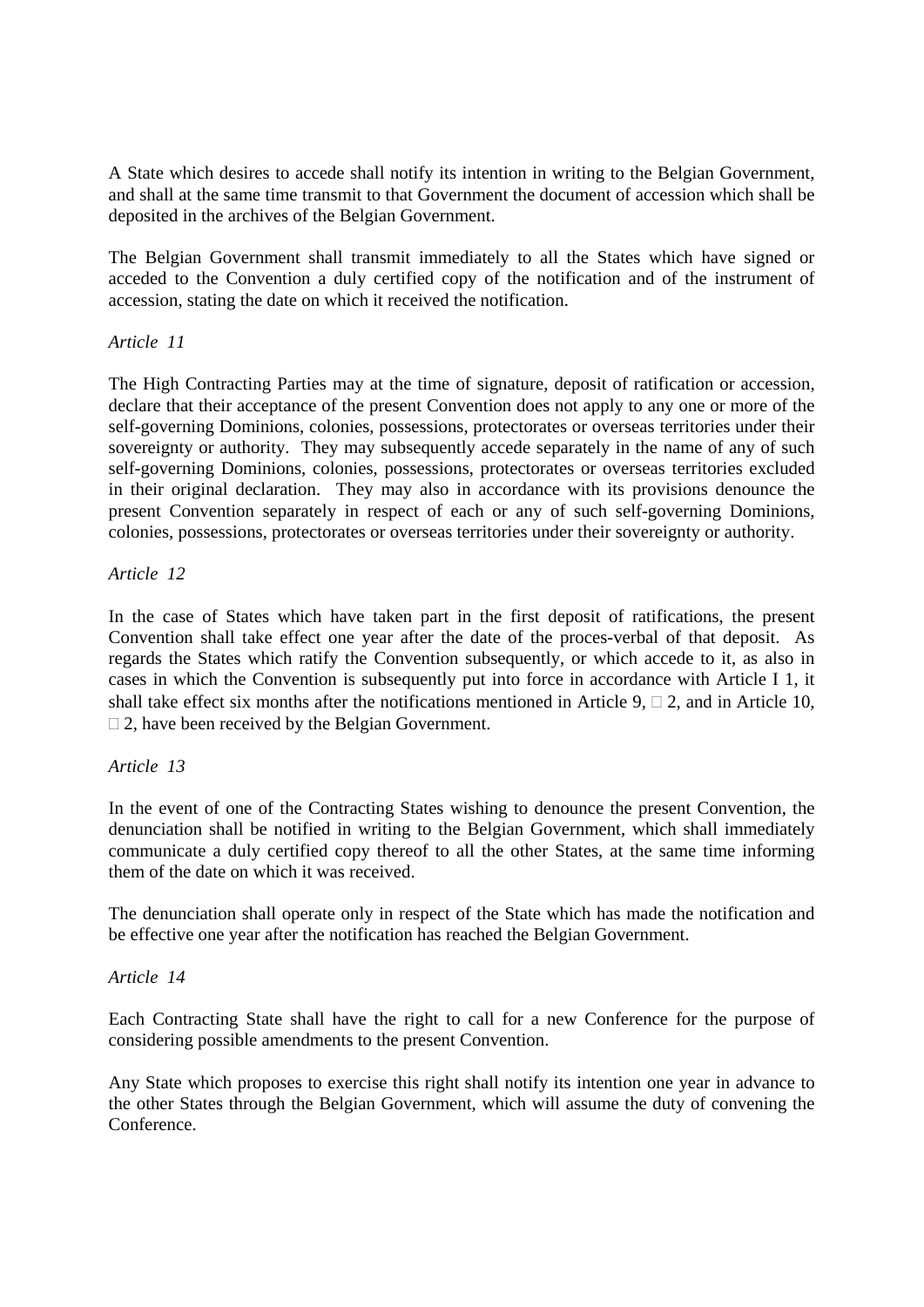*Done* at Brussels, in a single copy, April 10th, 1926.

*(Follow the signatures)*

#### PROTOCOL

#### *(Translation)*

The Governments signatory to the International Convention for the unification of certain rules concerning the immunity of State-owned ships, recognizing the necessity of making clearer certain provisions of the Convention, have appointed the undersigned Plenipotentiaries, who, having communicated their respective full powers found in good and due form, have agreed as follows.

I

Whereas it has been doubted whether, and to what extent, the expression  $>$  Exploites par lui  $<$  in Article 3 of the Convention extends or could be construed as extending to ships chartered by a State, whether for time or voyage, it is hereby declared for the purpose of removing such doubts, as follows :

> Ships on charter to a State, whether for time or voyage, while exclusively engaged on governmental and non-commercial service, and cargoes carried therein, shall not be subject to any arrest, seizure or detention whatsoever, but this immunity shall not prejudice in any other respect any rights or remedies accruing to the parties concerned. A certificate given by a diplomatic representative of the State concerned in manner provided by Article 5 of the Convention shall be conclusive evidence of the nature of the service on which the ship is engaged. <

#### III

For the purpose of the exception provided by Article 3,  $\Box$  1, it is understood that the ownership or operation of a ship acquired or operated by a State at the time :when steps by way of seizure, arrest or detention are taken has the same legal consequences as ownership or operation at the time when the cause of action arises.

That Article may accordingly be invoked by States in favour of ships belonging to or operated by them at the time when steps are taken by way of seizure, arrest or detention, if the ships are engaged exclusively in Government and non-commercial service.

#### III

It is understood that nothing in the provisions of Article 5 of the Convention prevents Governments interested from themselves appearing before the Court in which the legal proceedings are pending in accordance with the procedure prescribed by the national law, and producing to it the certificate provided for in the said Article.